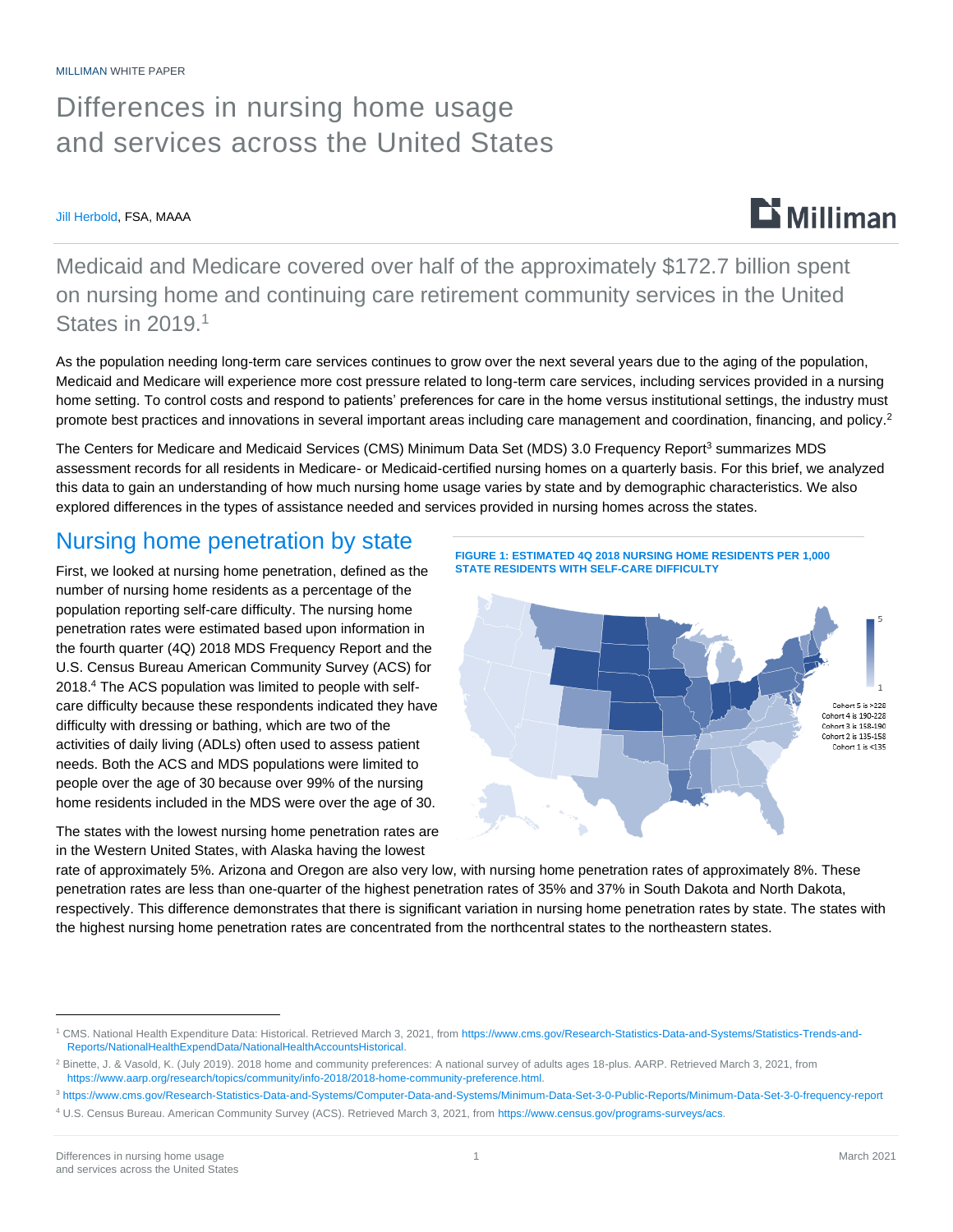### State cohorts for nursing home penetration

To further explore the wide variation in nursing home penetration across the states, we grouped the 50 states and the District of Columbia into three cohorts based upon their nursing home penetration rates.

- Low cohort: States (11) with nursing home penetration rates less than 13.5%. The mean penetration rate is approximately 10%.
- High cohort: States (20) with nursing home penetration rates greater than 19.0%. The mean penetration rate is 24%.
- Mid cohort: States (20) with nursing home penetration rates between 13.5% and 19.0%. The mean penetration rate is approximately 16%.

Figure 2 shown below includes the estimated 4Q 2018 nursing home penetration rates for each state along with the cohort designation used in our analyses.

| <b>State</b>         | 4Q2018<br><b>Nursing</b><br>home<br>residents <sup>1</sup> | 2018 state<br>residents<br>with self-<br>care<br>difficulty <sup>2</sup> | <b>Nursing home</b><br>residents per 1,000<br>state residents<br>with self-care<br>difficulty | Cohort<br>for<br>this<br>report <sup>3</sup> | <b>State</b>      | 4Q2018<br><b>Nursing</b><br>home<br>residents <sup>1</sup> | 2018 state<br>residents<br>with self-<br>care<br>difficulty <sup>2</sup> | <b>Nursing home</b><br>residents per<br>1,000 state<br>residents with<br>self-care<br>difficulty | Cohort<br>for<br>this<br>report <sup>3</sup> |
|----------------------|------------------------------------------------------------|--------------------------------------------------------------------------|-----------------------------------------------------------------------------------------------|----------------------------------------------|-------------------|------------------------------------------------------------|--------------------------------------------------------------------------|--------------------------------------------------------------------------------------------------|----------------------------------------------|
| Alabama              | 23.249                                                     | 159.143                                                                  | 146.1                                                                                         | Mid                                          | Montana           | 4.197                                                      | 22.970                                                                   | 182.7                                                                                            | Mid                                          |
| Alaska               | 626                                                        | 11,775                                                                   | 53.2                                                                                          | Low                                          | Nebraska          | 11,321                                                     | 37,717                                                                   | 300.2                                                                                            | High                                         |
| Arizona              | 12,407                                                     | 151,785                                                                  | 81.7                                                                                          | Low                                          | Nevada            | 5,895                                                      | 73,183                                                                   | 80.6                                                                                             | Low                                          |
| Arkansas             | 17,538                                                     | 107,582                                                                  | 163                                                                                           | Mid                                          | New Hampshire     | 6,501                                                      | 31,214                                                                   | 208.3                                                                                            | High                                         |
| California           | 105,854                                                    | 934,017                                                                  | 113.3                                                                                         | Low                                          | New Jersey        | 45,085                                                     | 215,198                                                                  | 209.5                                                                                            | High                                         |
| Colorado             | 17.012                                                     | 96,343                                                                   | 176.6                                                                                         | Mid                                          | <b>New Mexico</b> | 5.800                                                      | 55,793                                                                   | 104                                                                                              | Low                                          |
| Connecticut          | 23.040                                                     | 83,084                                                                   | 277.3                                                                                         | High                                         | New York          | 106.828                                                    | 513.194                                                                  | 208.2                                                                                            | High                                         |
| Delaware             | 4,182                                                      | 22,806                                                                   | 183.4                                                                                         | Mid                                          | North Carolina    | 37,307                                                     | 258,741                                                                  | 144.2                                                                                            | Mid                                          |
| District of Columbia | 2,389                                                      | 12,770                                                                   | 187.1                                                                                         | Mid                                          | North Dakota      | 5,421                                                      | 14.672                                                                   | 369.5                                                                                            | High                                         |
| Florida              | 76,972                                                     | 557,381                                                                  | 138.1                                                                                         | Mid                                          | Ohio              | 74,390                                                     | 327,035                                                                  | 227.5                                                                                            | High                                         |
| Georgia              | 34,215                                                     | 224,141                                                                  | 152.7                                                                                         | Mid                                          | Oklahoma          | 18,479                                                     | 114,418                                                                  | 161.5                                                                                            | Mid                                          |
| Hawaii               | 3,742                                                      | 29,425                                                                   | 127.2                                                                                         | Low                                          | Oregon            | 7,809                                                      | 98,249                                                                   | 79.5                                                                                             | Low                                          |
| Idaho                | 4,117                                                      | 38,647                                                                   | 106.5                                                                                         | Low                                          | Pennsylvania      | 77,790                                                     | 355,780                                                                  | 218.6                                                                                            | High                                         |
| <b>Illinois</b>      | 67,436                                                     | 302,288                                                                  | 223.1                                                                                         | High                                         | Rhode Island      | 7.997                                                      | 33,185                                                                   | 241                                                                                              | High                                         |
| Indiana              | 39,712                                                     | 174,021                                                                  | 228.2                                                                                         | High                                         | South Carolina    | 17,439                                                     | 138,533                                                                  | 125.9                                                                                            | Low                                          |
| lowa                 | 23,320                                                     | 77,777                                                                   | 299.8                                                                                         | High                                         | South Dakota      | 5,833                                                      | 16,719                                                                   | 348.9                                                                                            | High                                         |
| Kansas               | 17,201                                                     | 73.724                                                                   | 233.3                                                                                         | High                                         | Tennessee         | 28,062                                                     | 191,652                                                                  | 146.4                                                                                            | Mid                                          |
| Kentucky             | 23,067                                                     | 146,416                                                                  | 157.5                                                                                         | Mid                                          | <b>Texas</b>      | 95,641                                                     | 639,541                                                                  | 149.5                                                                                            | <b>Mid</b>                                   |
| Louisiana            | 26,437                                                     | 136,454                                                                  | 193.7                                                                                         | High                                         | Utah              | 5,709                                                      | 42,777                                                                   | 133.5                                                                                            | Low                                          |
| Maine                | 5,940                                                      | 35,126                                                                   | 169.1                                                                                         | Mid                                          | Vermont           | 2,468                                                      | 14,617                                                                   | 168.8                                                                                            | <b>Mid</b>                                   |
| Maryland             | 24,911                                                     | 129,606                                                                  | 192.2                                                                                         | High                                         | Virginia          | 28,687                                                     | 198,478                                                                  | 144.5                                                                                            | Mid                                          |
| <b>Massachusetts</b> | 39,352                                                     | 168,934                                                                  | 232.9                                                                                         | High                                         | Washington        | 16,552                                                     | 167,501                                                                  | 98.8                                                                                             | Low                                          |
| Michigan             | 40,062                                                     | 276,325                                                                  | 145                                                                                           | Mid                                          | West Virginia     | 9,506                                                      | 67,512                                                                   | 140.8                                                                                            | Mid                                          |
| Minnesota            | 24,742                                                     | 118,751                                                                  | 208.4                                                                                         | High                                         | Wisconsin         | 23,456                                                     | 127,804                                                                  | 183.5                                                                                            | Mid                                          |
| Mississippi          | 16.095                                                     | 101,779                                                                  | 158.1                                                                                         | Mid                                          | Wyoming           | 2,340                                                      | 9,546                                                                    | 245.2                                                                                            | High                                         |
| Missouri             | 37,882                                                     | 181,090                                                                  | 209.2                                                                                         | High                                         |                   |                                                            |                                                                          |                                                                                                  |                                              |

#### **FIGURE 2: ESTIMATED 4Q 2018 NURSING HOME PENETRATION RATES BY STATE**

Notes:

1. The number of nursing home residents by state are based upon the Minimum Data Set 3.0 Frequency Report for the fourth quarter of 2018.

2. The number of residents over age 30 with self-care difficulty by state are based upon the U.S. Census Bureau American Community Survey for 2018.

3. The cohort used for this report is based upon the number of nursing home residents per 1,000 state residents over the age of 30.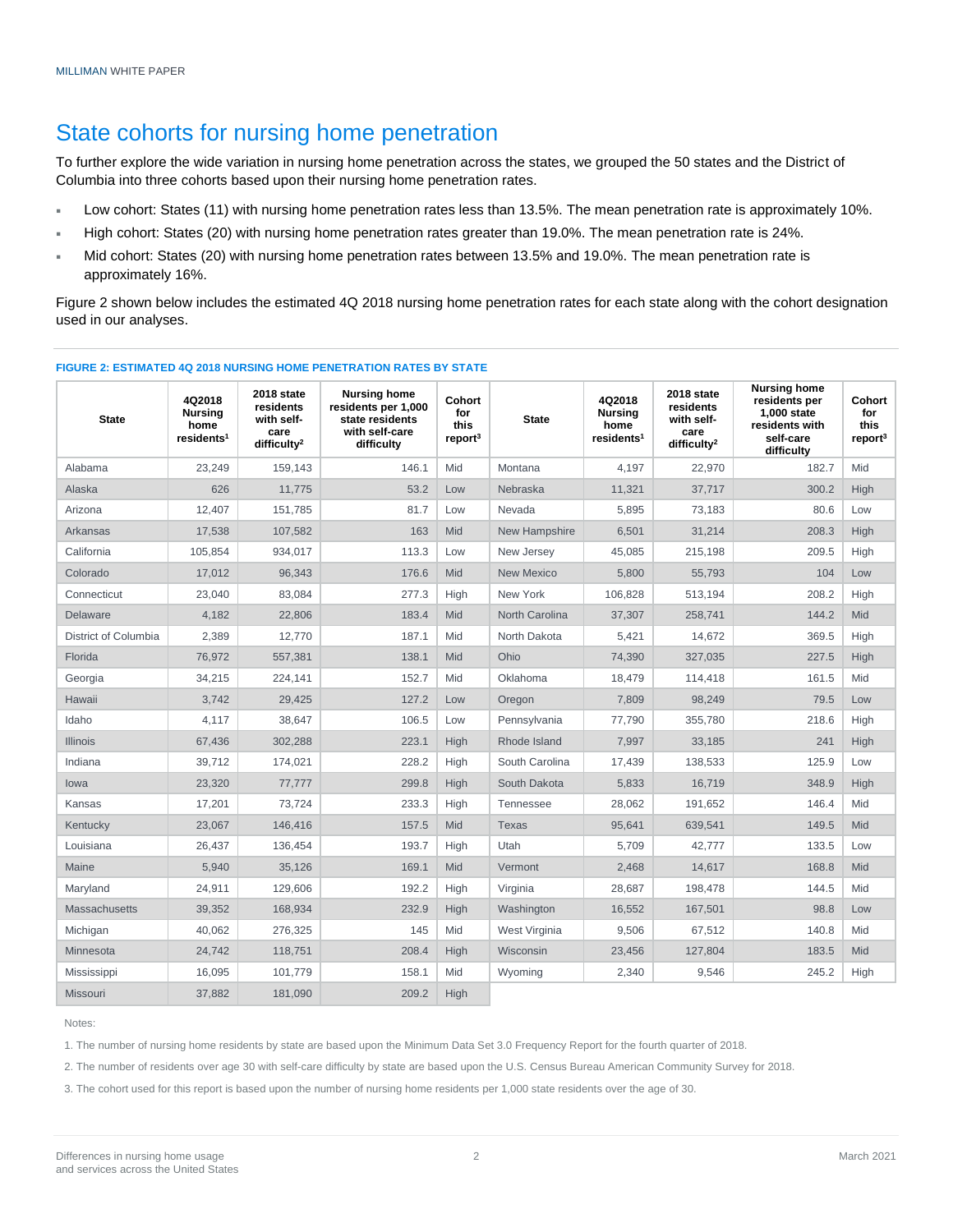### Demographic variations in nursing home penetration

To understand how nursing home penetration varies by demographic characteristics and may contribute to the large variation in nursing home penetration rates across the states, we analyzed identification information metrics available on the MDS. Figure 3 presents the mean nursing home penetration rate for males and females by state cohort. Females have higher nursing home penetration rates than males. Additionally, states in the high cohort have a larger difference between their female and male nursing home penetration rates than states in the mid and low cohorts. Female nursing home penetration rates vary more across the states than male nursing home penetration rates.

#### **FIGURE 3: MEAN NURSING HOME PENETRATION RATE BY GENDER AND STATE COHORT**

| Gender    | Low   | Mid   | High  |
|-----------|-------|-------|-------|
| Male      | 9.4%  | 14.1% | 20.9% |
| Female    | 10.8% | 17.5% | 27.2% |
| Composite | 10.1% | 16.1% | 24.5% |

Figure 4 presents the mean nursing home penetration rate by age group for each state cohort. Nursing home penetration rates increase with age for each cohort, and the difference in nursing home penetration rates across the three state cohorts also increases with age.

#### **FIGURE 4: MEAN NURSING HOME PENETRATION RATE BY AGE GROUP AND STATE COHORT**

| Age Range | Low   | Mid   | High  |
|-----------|-------|-------|-------|
| $31 - 64$ | 4.6%  | 5.9%  | 8.8%  |
| 65-74     | 11.8% | 17.8% | 24.8% |
| 75-84     | 14.5% | 24.0% | 35.9% |
| $85+$     | 15.2% | 28.5% | 39.7% |

Nursing home penetration rates also vary by race and ethnicity. Hispanic/Latinx (34%) and Native Hawaiian or Other Pacific Islander (36%) groups have meaningfully higher nursing home penetration rates than average, while Asian (11%) and American Indian or Alaska Native (8%) groups have meaningfully lower rates than average. Nursing home penetration rates for Blacks and whites are similar and drive the national average.

States may benefit from analyzing their nursing home penetration rates by demographic characteristics. The states with low nursing home penetration rates show much less variation in nursing home penetration rates by demographic characteristics than states in the mid and high cohorts. For example, as shown in Figure 3, the difference in nursing home penetration rates between females and males is only 1.4% for the low cohort states. The difference increases to 3.4% for the mid cohort states and 6.3% for the high cohort states.

Given the variation in nursing home penetration rates across demographic characteristics, we normalized the nursing home penetration rates by state to reflect the nationwide population. We did this for each characteristic separately, not collectively, due to the availability of information in the MDS frequency reports. For each characteristic, the mean normalized nursing home penetration rate for each of the three state cohorts was within 1% of the mean pre-normalized nursing home penetration rate. This small difference suggests that demographic characteristics explain very little of the large variation in nursing home penetration across the states.

### Assistance with activities of daily living

To understand the variation across the states in nursing home resident levels of ADL assistance, we analyzed the selfperformance functional status metrics available on the MDS. These metrics assess residents as being independent, requiring supervision, requiring limited assistance, requiring extensive assistance, being totally dependent, activity occurred only once or twice, or activity did not occur for each ADL.<sup>5</sup> See the tables in Figure 5 and 6 for definitions of these status metrics.

<sup>5</sup> Definitions for these ADLs can be found on pages G-3 to G-4 of the CMS assessment manual a[t https://downloads.cms.gov/files/mds-3.0-rai-manual](https://downloads.cms.gov/files/mds-3.0-rai-manual-v1.17.1_october_2019.pdf)[v1.17.1\\_october\\_2019.pdf.](https://downloads.cms.gov/files/mds-3.0-rai-manual-v1.17.1_october_2019.pdf)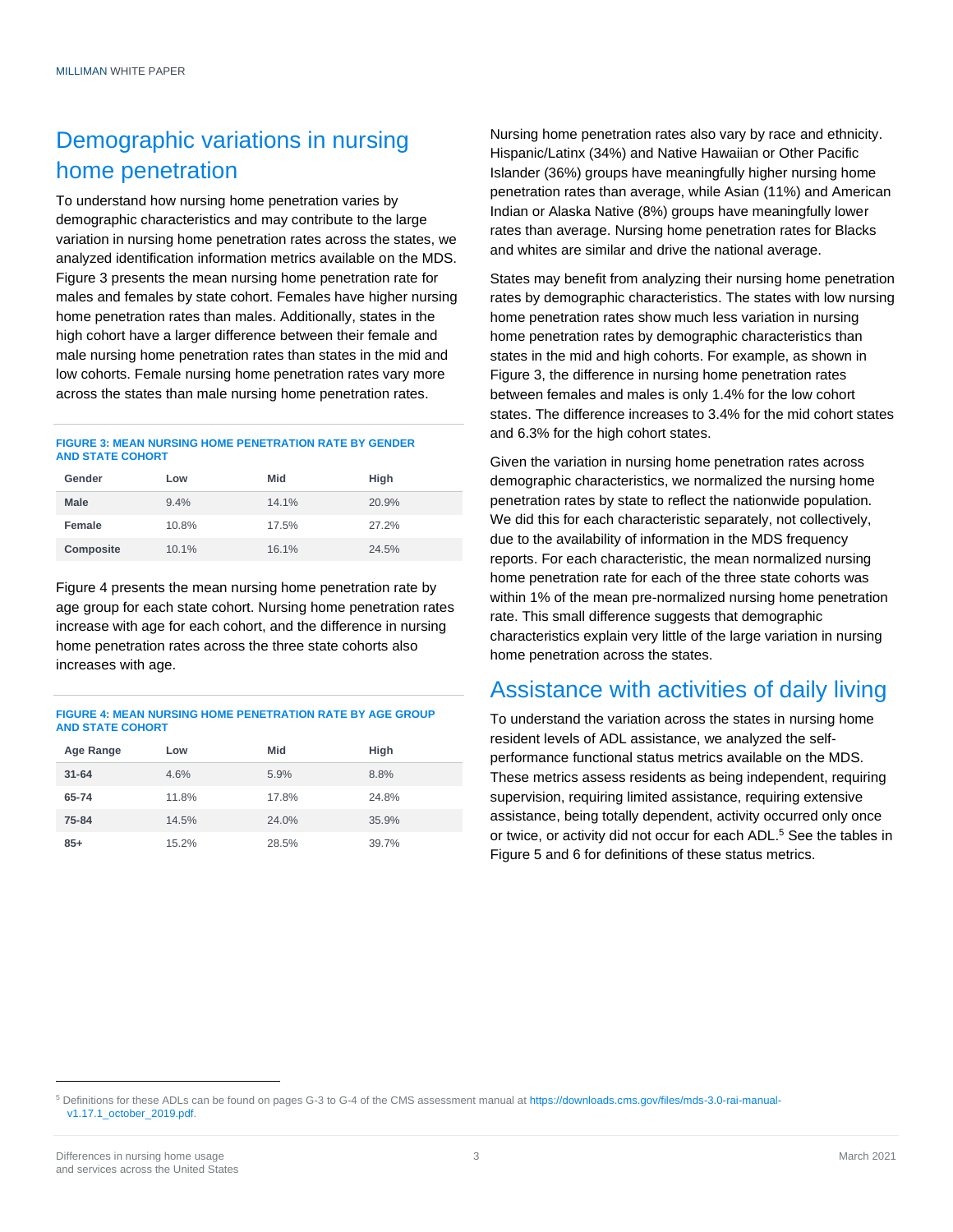#### **FIGURE 5: STATUS METRICS DEFINITIONS**

| Independent                                           | If resident completed activity with no help or<br>oversight every time during the seven-day look-<br>back period and the activity occurred at least<br>three times.                                                                                                                                                   |  |  |
|-------------------------------------------------------|-----------------------------------------------------------------------------------------------------------------------------------------------------------------------------------------------------------------------------------------------------------------------------------------------------------------------|--|--|
| <b>Supervision</b>                                    | If oversight, encouragement, or cueing was<br>provided three or more times during the last<br>seven days.                                                                                                                                                                                                             |  |  |
| <b>Limited Assistance</b>                             | If resident was highly involved in activity and<br>received physical help in quided maneuvering of<br>limb(s) or other non-weight-bearing assistance<br>three or more times during the last seven days.                                                                                                               |  |  |
| <b>Extensive Assistance</b>                           | If resident performed part of the activity over the<br>last seven days and help of the following type(s)<br>was provided three or more times: weight-bearing<br>support provided three or more times, or full staff<br>performance of activity three or more times during<br>part but not all of the last seven days. |  |  |
| <b>Total Dependence</b>                               | If there was full staff performance of an activity with<br>no participation by resident for any aspect of the<br>ADL and the activity occurred three or more times.<br>The resident must be unwilling or unable to perform<br>any part of the activity over the entire seven-day<br>look-back period.                 |  |  |
| <b>Activity Occurred Only</b><br><b>Once or Twice</b> | If the activity occurred fewer than three times.                                                                                                                                                                                                                                                                      |  |  |
| <b>Activity Did Not Occur</b>                         | If the activity did not occur or family and/or non-<br>facility staff provided care 100% of the time for that<br>activity over the entire seven-day lookback period.                                                                                                                                                  |  |  |

#### **FIGURE 6: ACTIVITIES OF DAILY LIVING DEFINITIONS**

| <b>Bed mobility</b>           | How resident moves to and from lying position,<br>turns side to side, and positions body while in bed<br>or alternate sleep furniture.               |
|-------------------------------|------------------------------------------------------------------------------------------------------------------------------------------------------|
| <b>Transfer</b>               | How resident moves between surfaces including to<br>or from: bed, chair, wheelchair, or standing position<br>(excludes to/from bath/toilet).         |
| Locomotion on unit            | How resident moves between locations in his or her<br>room and adjacent corridor on same floor. If in<br>wheelchair, self-sufficiency once in chair. |
| <b>Locomotion off</b><br>unit | How resident moves to and returns from off-unit<br>locations (e.g., areas set aside for dining, activities,<br>or treatments).                       |

Figure 7 shows the distribution of residents across these assessment levels for each state cohort for four ADL metrics: locomotion off unit, locomotion on unit, transfer, and bed mobility (see Figure 6 for description). The metrics indicate that on average nursing home residents in states with low nursing home penetration rates receive more assistance with ADLs than nursing home residents in states with high nursing home penetration rates. For example, nursing homes in the states with low nursing home penetration rates provide assistance beyond supervision for these ADLs to roughly 4% to 6% more of their nursing home residents than nursing homes in the states with high nursing home penetration rates while nursing homes in mid cohort states provide assistance with locomotion on unit to a similar portion of their nursing home residents as do nursing homes in high cohort states.

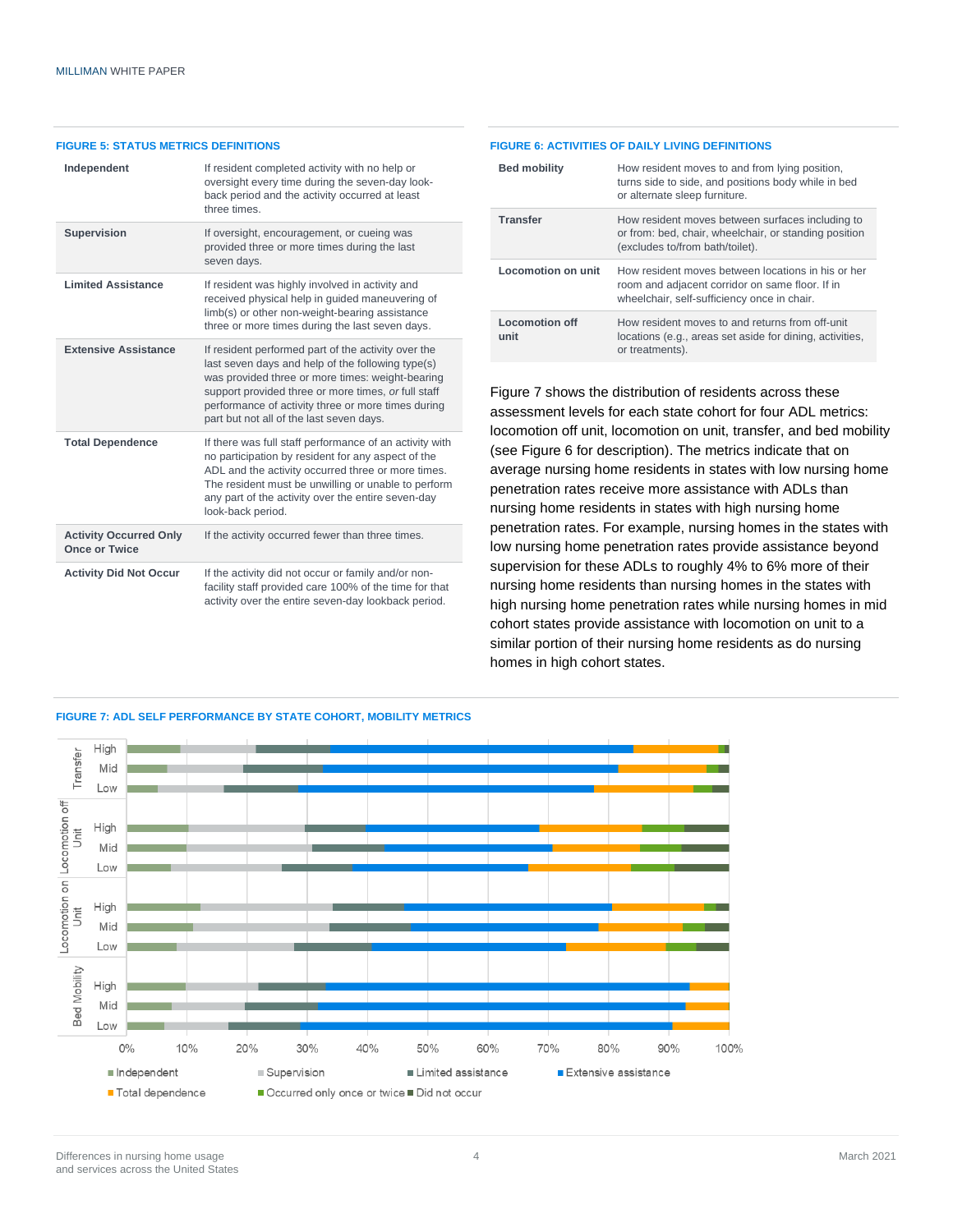#### MILLIMAN WHITE PAPER

Figure 8 shows the distribution of residents across the assessment levels for each state cohort for four other functional status metrics: eating, personal hygiene, toilet use, and dressing. The states with low nursing home penetration rates provide assistance with personal hygiene, toilet use, and dressing to roughly 2% to 4% more of their nursing home residents than the states with high nursing home penetration rates. Assistance with eating had the most variation, with the states with low nursing home penetration rates providing assistance with eating to roughly 7% more of their nursing home residents than states with high nursing home penetration rates.



#### **FIGURE 8: ADL SELF PERFORMANCE BY STATE COHORT**

### Types of services

To understand the variation in types of services needed by nursing home residents across the states, we analyzed special treatments, procedures, and program metrics available on the MDS. Figure 9 shows the percentage of nursing home residents receiving services for each state cohort. The states in the low cohort provided services to support breathing (oxygen therapy, suctioning, tracheostomy, ventilator, or respirator), IV medications, and dialysis to a higher percentage of their nursing home residents than the states in the mid and high cohorts. States in the mid cohort provide hospice care to a higher percentage of their nursing home residents than the states in the low and high cohorts. Chemotherapy, radiation, transfusions, respite care, and isolation or quarantine were provided to less than 1% of nursing home residents, so material differences across the three state cohorts are not readily apparent for these services.

#### **FIGURE 9: PERCENTAGE OF NURSING HOME RESIDENTS RECEIVING SERVICES BY STATE COHORT**

| <b>Service</b>                 | Low   | Mid   | High  |
|--------------------------------|-------|-------|-------|
| Chemotherapy                   | 0.3%  | 0.3%  | 0.5%  |
| Radiation                      | 0.1%  | 0.1%  | 0.1%  |
| Oxygen Therapy                 | 14.4% | 13.6% | 11.8% |
| Suctioning                     | 3.4%  | 0.9%  | 1.2%  |
| Tracheostomy                   | 3.4%  | 0.9%  | 1.3%  |
| Ventilator or Respirator       | 1.7%  | 0.3%  | 0.6%  |
| <b>BIPAP/CPAP</b>              | 1.9%  | 1.9%  | 2.2%  |
| <b>IV Medications</b>          | 3.6%  | 2.4%  | 2.1%  |
| Transfusion                    | 0.1%  | 0.1%  | 0.1%  |
| <b>Dialysis</b>                | 2.9%  | 2.3%  | 2.1%  |
| <b>Hospice Care</b>            | 4.3%  | 6.0%  | 4.7%  |
| <b>Respite Care</b>            | 0.1%  | 0.1%  | 0.1%  |
| <b>Isolation or Quarantine</b> | 0.6%  | 0.5%  | 0.3%  |